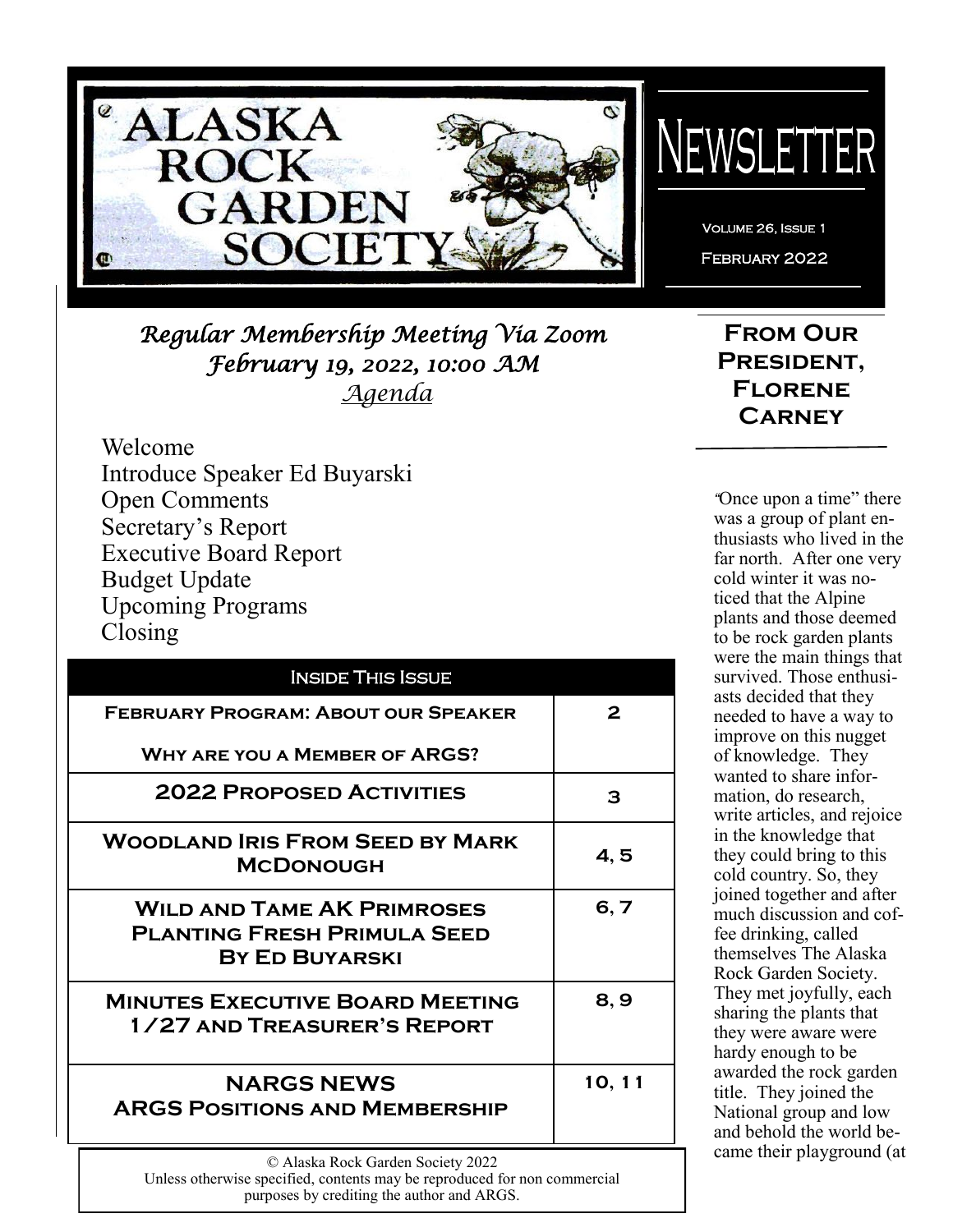least in the information they had access to).

Potlucks were held. They met for breakfast and drank coffee and shared joyfully. International authors, like Helen Dillon were invited to come speak. Knowledge expanded and their gardens grew bigger and more beautiful. Folks were invited to come visit and hike our mountains and the group became aware of how beautiful the plants growing underfoot and taken for granted really were. Many travelled to national conventions and heard even more international speakers, and brought back even more information to share. Every member took ownership and participated. It was a heady time.

Sometimes Fairy Tales are just make-believe. However, this is a true tale. We have lost many of our original members. Some have moved away from the area, some went to greener pastures, and some just decided to do other things. I long for the time we can once again get together and have coffee and talk plants and smell the dirt and rub the leaves and spend time discovering what the name of a particular plant is shoulder to shoulder. Holding each other up and cheering when a member does a good job or makes a new discovery. We have had plenty of time to sit by ourselves and contemplate all the wonderful things we can do. Dorte has a great set of programs coming up this year. Let's enjoy those programs and cheer each other on and be grateful that we live in such a beautiful area.

Note: Your President may have spent too much time social distancing and wishing for time with folks of like interests. I'm hoping that in the coming year each of you will find a way to really participate in ARGS. Write an article, give a talk, lead a hike, share the description of a new plant that you are trying, give us the name of a new book you have read. Join NARGS and check out their programs. Share your successes and your failures. We will either cheer with you or grieve your losses.

Spring can't be too far away! Celebrate it. Florene

### **A little bit about our February program speaker, Ed Buyarski:**

Ed Buyarski was transplanted from Upper Michigan through Southern Idaho to Alaska in 1983 after a visit in 1977 via bus, train, ferry and thumb. He and his wife Janis raised two children in Alaska and now visit them in California and pick fruit in the winter with their grandchildren.

Ed has been gardening in Southeast Alaska since then in Wrangell, Petersburg, Sitka, Juneau and Haines. He started his business-Ed'[s Edible Landscaping](https://www.facebook.com/eds.edible.landscaping/)-to give people a chance to have beautiful as well as tasty plants in their yards. Many fruits and berries have been planted with success resulting in a lot of fresh eating, jams and jellies and pies over the years. Growing and propagating many varieties of Primulas has become another profitable part of his business. Ed is a past President of the American Primrose Society as well as Southeast Alaska Master Gardeners and enjoys teaching gardening classes. He has volunteered for Alaska Public Radio as a host of Garden Talk on KTOO in Juneau and KFSK in Petersburg. [Ed was a participant in the ARGS seed collecting expedition to Yunnan, China, in 2000 led by Dan Hinkley and contributed to its success. – Ed]

### **Why are you a member of ARGS?**

**Bonnie Friedman (Anchorage)** I am a relatively new member, having joined ARGS at the beginning of the pandemic (which coincided with my retirement). I am thrilled that in retirement I have the opportunity to return to many of my interests from early adulthood. Although my capabilities have diminished with the years, my love of hiking in the alpine and working in my gardens have not.

Last summer, ARGS provided me the opportunity to volunteer in the rock garden at the Alaska Botanical Garden. I have never had such an inspiring office in which to work and member Cathy Swick generously shared many tips that I could use in my own garden.

I was not able to join the hikes or the garden tours last summer, but I am looking forward to participating in this year's activities and getting to know the members better.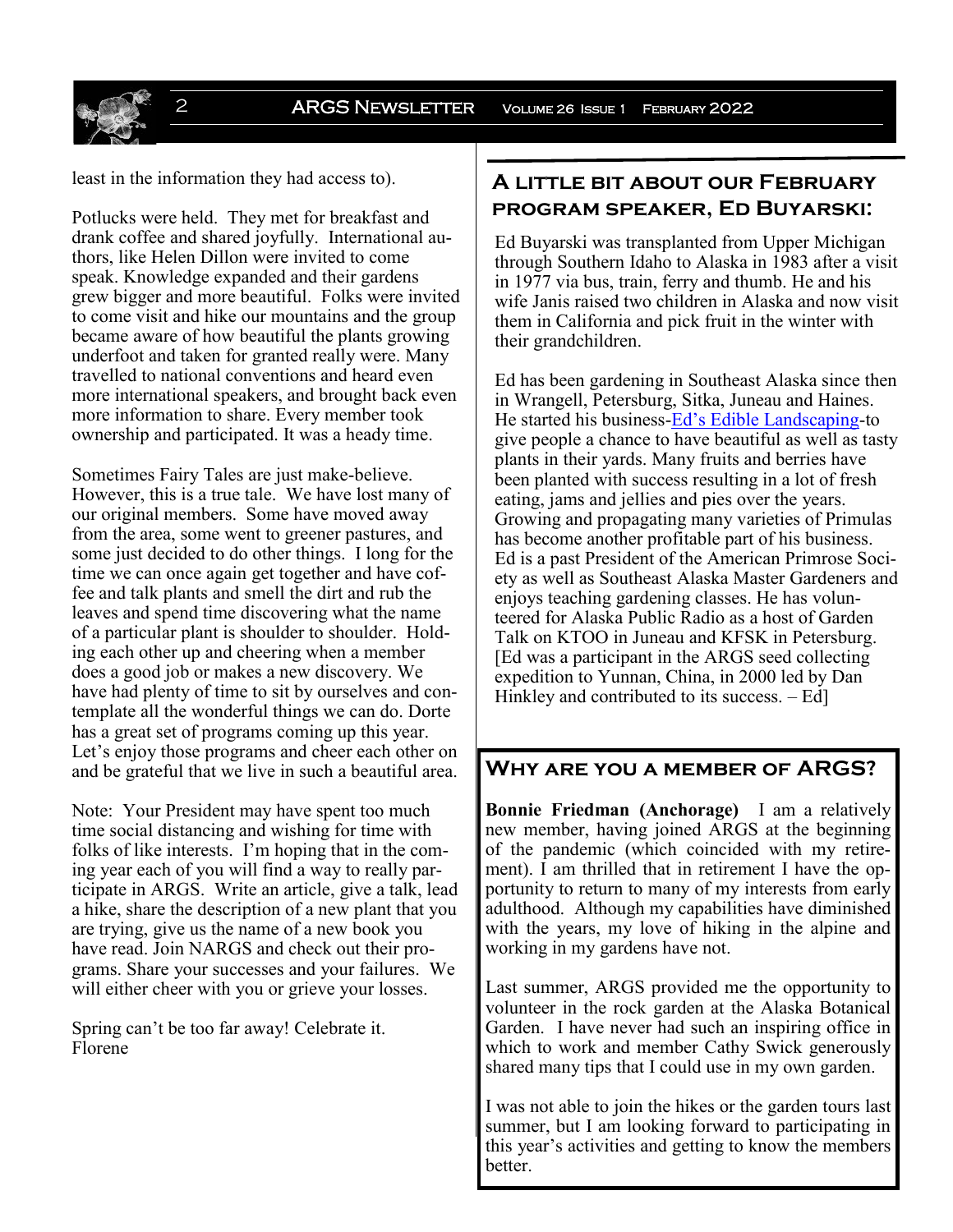

# **Alaska Rock Garden Society 2022 Proposed Activities**

|                  | <b>January</b> Crevasse Gardening in Czech<br>Karst                              | <b>Zdenek Zvolanek</b> |  |
|------------------|----------------------------------------------------------------------------------|------------------------|--|
|                  |                                                                                  |                        |  |
| February Primula |                                                                                  | Ed Buyarski            |  |
| March            | Pulsatilla                                                                       | Jane McGary            |  |
| April            | Fritillaria                                                                      | National speaker?      |  |
| <b>May</b>       | Plant sales                                                                      | <b>TBD</b>             |  |
| June             | Hike/tour Anchorage area/ABG                                                     |                        |  |
| <b>July</b>      | Hike Matsu Valley "Mini Conference" @ Florene Carney's                           |                        |  |
| <b>August</b>    | Trough Workshop, Building your trough $\omega$ Florene Carney's                  |                        |  |
|                  | <b>September</b> Trough Workshop, Planting your trough $\omega$ Florene Carney's |                        |  |
| October          | Lewesia                                                                          | National speaker?      |  |
| November Gentian |                                                                                  | National speaker?      |  |
|                  | <b>December</b> No meeting                                                       |                        |  |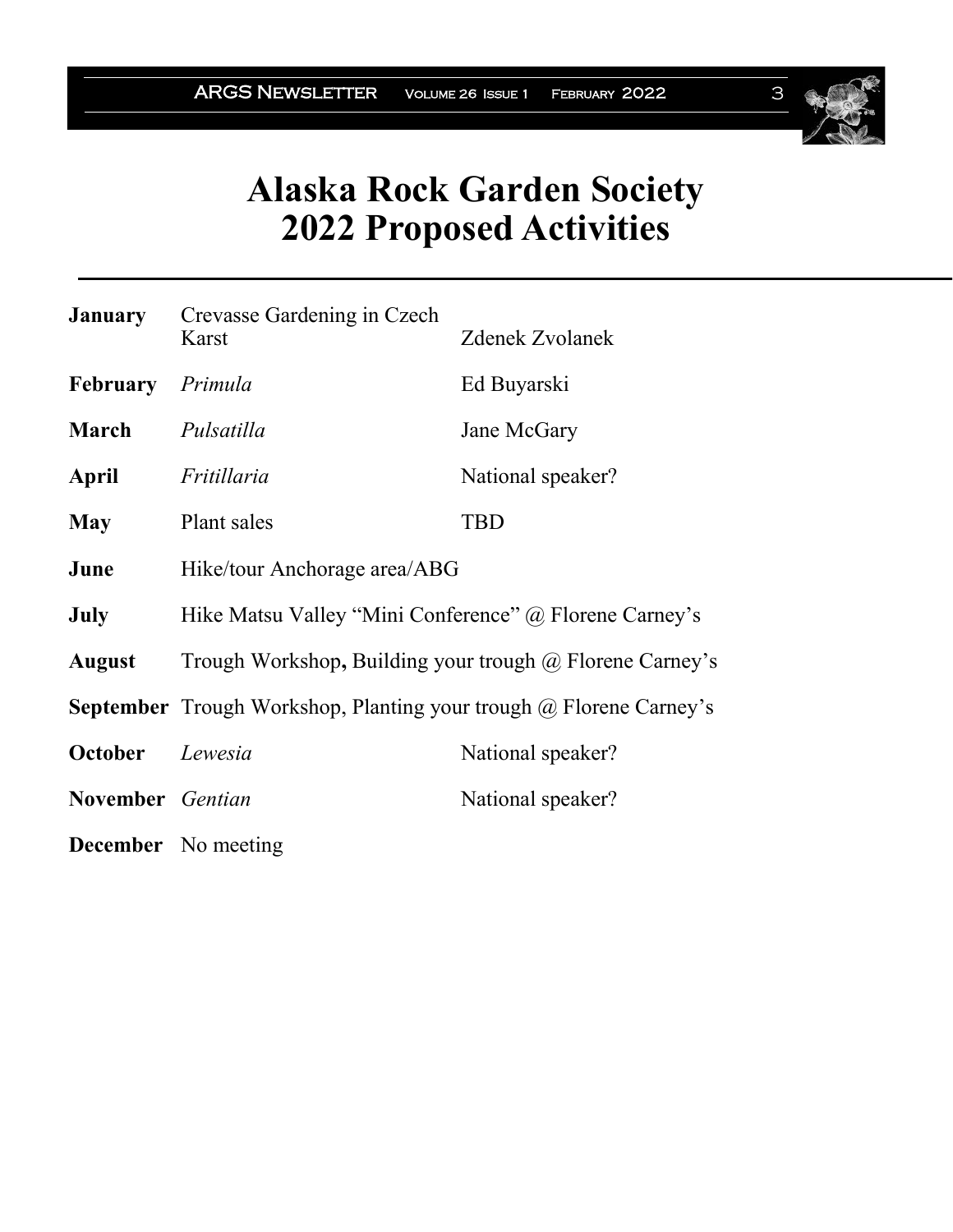

The following article has been reproduced with permission from The Newsletter of the New England Chapter of NARGS, January 2022. Mark McDonough (Mark), referred to in this article, is with the New England Chapter of NARGS.

### **Woodland Iris From Seed**

As we know from some of Mark's previous talks, he has been enthusiastically working on hybridizing woodland irises for the last 3 years. Since it takes 4 years to see bloom from most of these species, it is a work in progress, and we all look forward to seeing the results. Most woodland iris seeds have elaiosomes, which are fleshy structures rich in lipids and proteins and are intended to attract ants. This mechanism for dispersal by ants is common in other spring ephemeral plants as well. Seeds are best sown fresh, and if the seed is dry it can delay germination significantly. His typical germination rate from fresh sowing is 35-45%, but he keeps the seed pots and gets additional germination (of up to 60 - 70%) after the second year. He places organza bags (usually used for wedding favors) around the seed pods both to catch the seeds and to keep them from being eaten by chipmunks).

#### *Iris cristata*

Mark has been doing a variety of crosses with cultivars including: 'Montrose White' (a large white),

'Precious Pearl' (a small white selected by Barbara and David Schmeider with nice, arching foliage. )

'Navy Blue Gem' (a dark blue, which was originally described as 'Dark Blue Violet' by Laurie's Garden until Jan Sacks and Marty Schafer renamed it and registered it in 1998)

'Dash It All' (also from the Schmeiders) – this is a vigorous clone and flowers a lot

'Powder Blue Giant' (found by Sam Norris in Kentucky in the 1960s – it was named and registered in 1998 by Jan and Marty)

Mark has been making crosses in both directions (with one cultivar being the pollen parent, and then the other). Because of the drought last year, he had to hand-water all his seedling pots, and is expecting to start seeing blooms after 4 years. He covers his seed pots with wire mesh to foil chipmunks and mice. Now he is putting pots up on tables to keep them away from jumping worms. He uses pressed fiber pots and puts them on top of a 1.5" layer of moist mulch on top of the 2' tall tables – this help keeps the pots moist.



Iris cristata 'Precious Pearl' (I); 'Montrose White' (r)

Iris verna smalliana 'Brumback Blue'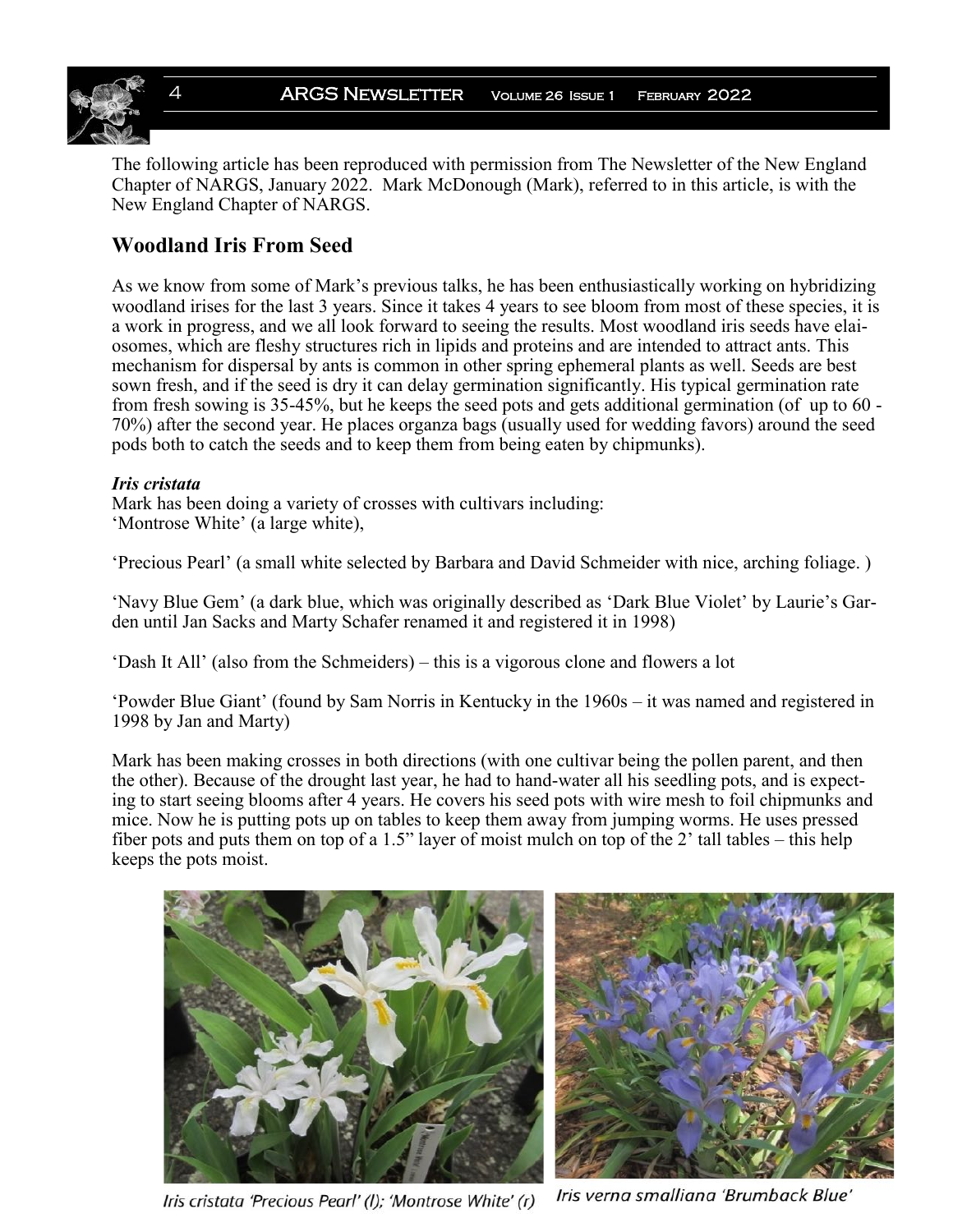#### ARGS NEWSLETTER VOLUME 26 ISSUE 1 FEBRUARY 2022

*Iris verna* Mark said that no one has worked on hybridizing this species before. All 12 of the named cultivars are selections from the wild. Many of them were named by Fairmount Gardens. He said that there are now only 3 cultivars in circulation. The ones he is hybridizing with are:

'Brumback Blue' (named after Bill Brumback at Garden in the Woods) – this has an orange color band over a white signal

'Alba' – this originally came from Dick Redfield and has shiny evergreen foliage

'Cleo Chapel Road' – this is from a plant that Darrell Probst collected in the southeast

*Iris koreana* Mark created a large patch of seedlings from open pollinated seeds. He sees a lot of variability in terms of size and marking, so he now has several selected forms of koreana. I

*Iris odaesanensis* Mark has been growing Chuwang San #3' and 'Chollipo' as well as 'Ice Wisper' which he is crossing with white odaesanensis. These are warm germinators and like moisture.

*Iris gracilipes* Mark showed the cultivar 'Buko' (a dwarf white from Mt. Buko in Japen) and 'Cobblewood Charm', which is a spontaneous cross of 'Buko' and the regular purple gracilipes. It was introduced by Joe Pye Weed Gar□dens (Jan and Marty's) and the first new cultivar of I. gracilipes in more than 60 years. He has planted out a lot of seeds from 'Cobblewood Charm' and is seeing a lot of color variation. He has selected one with pale amethyst flowers with gold veins. Mark donated 80-100 plants of gracilipes to the Acton Arboretum and will be following those as well.

*Iris dabashanensis and Iris probstii* These are 2 new species in the chinensis section, with one named after Darrell Probst, and the other

named dabashanensis (formerly known as I. henryi). In 2021 Mark focused on crossing Iris odaesanensis with I. dabashanensis, some seed has germinated and seedlings are being overwintered on a sunny windowsill, need to wait 3-4 years to see the results of a possible interspecific hybrid.

*Iris speculatrix* There are 3 clones available of this evergreen species:

Lonsdale clone

Probst clone

Waddick-Shanghai clone The seed pods in this species uniquely turn sideways and have fleshy white roots, not rhizomes, and the leaf fans grow in a circular pattern.

*Iris sp. nov.* Chen Yi #41 Mark has been working with the new species for about 8 years. It has very different flowers and foliage that looks like I. tectorum, and has horizontal rhizomes. In some of his 'Chen Yi' seedlings he is finding plants with no rhizomes so they may be an interspecific hybrid with I. speculatrix. With that, the talk ended, and members greatly look forward to hearing about the results.

Iris cristata 'Powder Blue Giant'





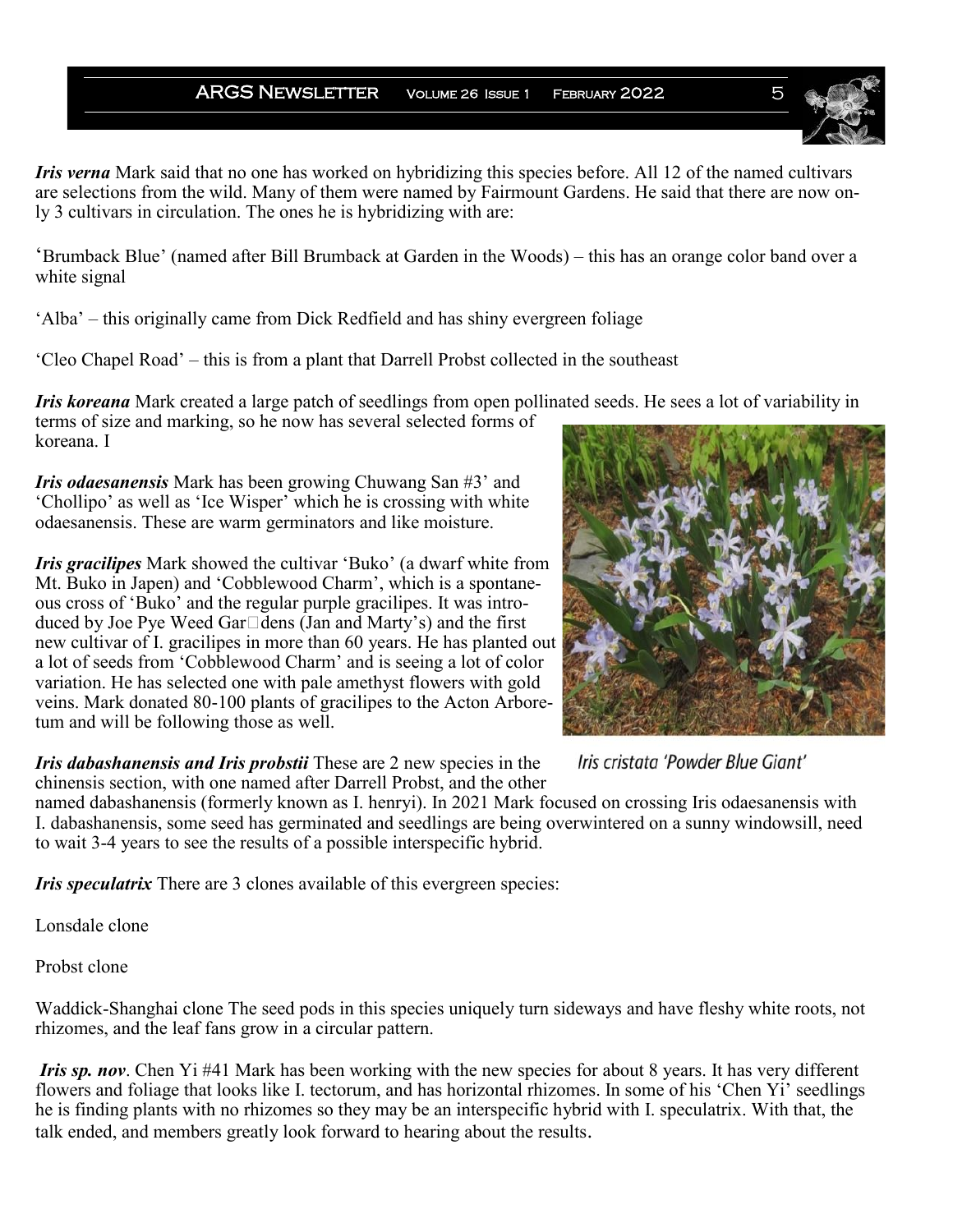

#### **Wild and Tame Alaska Primroses**

#### **by Ed Buyarski**

For many, the only primrose they know arrives in the supermarkets in the spring when they are tired of winter and need the cheery color of a flowering plant. Unfortunately they are usually disappointed when it dies shortly after they bring it home. Grown fast and pushed hard, these plants may do well in Seattle as an annual in their cool moist spring but do not make good houseplants and are seldom hardy enough to even survive a nice Alaska summer.

While Alaska does have up to 9 or 10 wild species, more than any other state, most of those do not make good garden plants. Primula borealis grows on the coastal plain near Barrow and *P. cuneifolia* can be found on coastal mountains from Juneau to Anchorage and out to Adak. *Primula nutans* thrives on seasonally flooded river bottoms around Northway to saline flats at Kotzebue and *P. tschukchorum* is found in Denali on moist, gravelly slopes.

Luckily there is a great selection of different Primula species and varieties which do thrive in Southeast and Southcentral gardens and even into more severe climates like Fairbanks. Your yard may have wet, boggy and shady areas or sunny, rich, well-drained beds and there are primroses for you. Beginning in March and April in Ketchikan through June and July in Anchorage and into August and September in Kodiak and Juneau, primroses from two inches to two feet tall in all colors of the rainbow can brighten parts of our yards.

Those supermarket primroses were bred and unnaturally selected from other colorful but hardier plants that we can grow such as tiny *P. juliae* and the low growing Juliana hybrids such as "Dorothy" and "Wanda". These spread via rhizomes and should be divided with a sharp knife or trowel every few years as the center of the patch may die off after exhausting nutrients under it. after using *Primula vulgaris*, the true wild "Primrose" in England also contributed its genes to the wimpy grocery store plants but is a hardy, fragrant, yellow early spring bloomer. The lavender, red or white drumstick or pom pom *P. denticulata* is widespread and very successful in gardens, even seeding itself into my gravel driveway. For your rich sunny beds, the auricula group has many alpine members which are extremely winter hardy, surviving -60F and blooming in May and June with 4"-10" tall clusters of fragrant flowers.

Summer primroses bring more height, color and wonderful fragrance to gardens. *Primulas chungensis, japonica*, and *pulverulenta* hold their individual flowers candelabra style in several layers up to 24 inches tall in rich, moist soil. They also reseed themselves vigorously so you may wish to deadhead them before their seed ripens. These may be yellow to orange, and magenta to red and some white also. For even more moist to boggy soil and part shade, the Sikkimensis group has the most fragrant and even taller-up to 36 inches-flowering stems. Large clusters of spicy scented bells in various shades of yellow, rust to red, lavender and white may be found in *Primulas alpicola, florindae*, *sikkimensis* and *waltonii.* These too reseed well for you to share with friends.

One other species with many forms whose bloom begins in the spring and finishes in summer is *P. sieboldii* from Japan. There are societies in both the US and Japan dedicated solely to the many named forms which are grown and exhibited. White and pink snowflakes and flowers shading into lavender and blue grow on 12 inch plants which enjoy moist, rich, partially shaded conditions and quickly form impressive clumps in the garden.

Grow more primroses in your garden; visit Juneau whose Assembly voted Primroses as the Official City Flowers; or check out the website of the American Primrose Society at [www.americanprimrosesoc.org.](http://www.americanprimrosesoc.org/)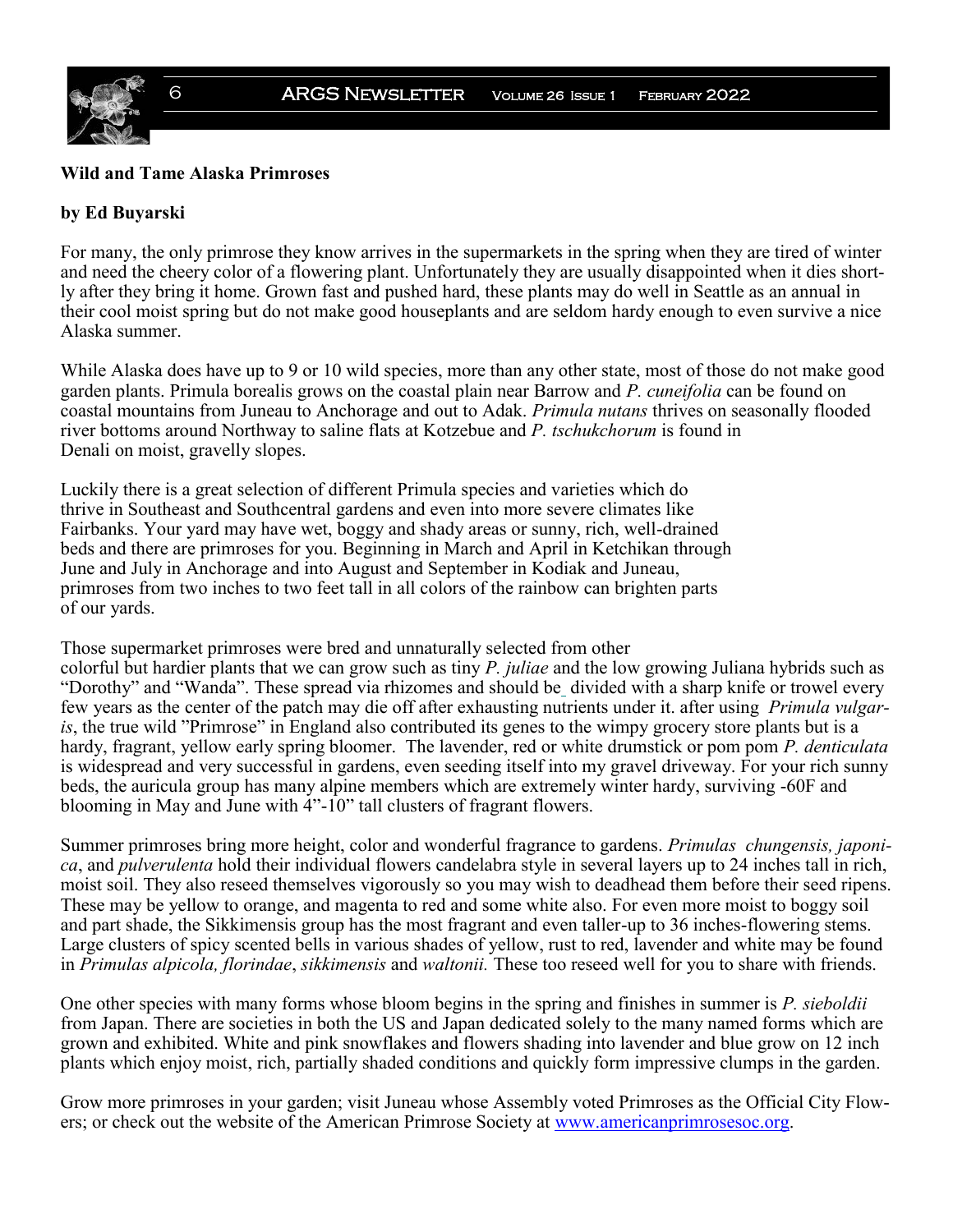#### **Planting Fresh Primula Seeds**

#### By Ed Buyarski

Following some recommendations to immediately plant the ripe seed of early bloomers, I have been very successful with those of *Primula denticulata* and *Primula rosea*. The biggest challenge with collecting *P. denticulata* seed is the tendency of their seed heads to rot with wet weather where those of *P. rosea* have a better chance to avoid rot with a more open seed head and capsules.

This spring I invited Patricia Hartman to see and photograph the process of collecting and sowing the seeds and following up with their germination and growth for a few weeks and months. We were maintaining our social distancing during this process of course! The first lavender and red *P. denticulata* plants to flower were on April 17 and 19 with *P. rosea* a few minutes later. Both begin with flowers very low and tight in the leaf rosettes but rapidly extend their scapes as weather warms until at seed ripeness the stalks may be 18-24" tall. Much easier to harvest at maturity!

The round capsules of *P. rosea* are easily seen to be ripe for planting when they split open at the tops and the seeds must be collected or they will be sown by Mother Nature shaking the seeds out on the ground. The seed heads of *P. denticulata* should be watched for the lower capsules swelling and maturing to brown even though the upper spent flowers may still be on top of the cluster. This is where wet weather may cause the whole cluster to rot or mildew. Both types of seeds may be green to brown when sown. This year seeds were planted on June  $17<sup>th</sup>$  and sprouting began on June  $29<sup>th</sup>$ 

Before collecting ripe seeds, I prepare seed trays filled with potting soil and some slow release organic fertilizer-balanced flower or vegetable blend such as 4-4-4. This allows me to pick the ripe capsules and shake the seeds directly onto the prepared trays with the *P. rosea seeds*. I usually take the *P. denticulata* capsules and shake out their seeds onto a plate or sheet of paper before spreading on the seed trays since their seeds are much smaller. There will usually be hundreds of seeds in a 16" x 16"x 4" deep tray. I place the uncovered trays into the shade of my big cherry tree or next to my garage up off the ground so slugs cannot chew off the little seedlings. Within 7-10 days the first green seedlings appear and away they go. I'll give them a dilute feeding of liquid fertilizer or weed juice and let them grow. Some may get planted later in the first summer season but more often they will stay in the trays very thickly sprouting until the following spring or summer to be planted out in propagation beds.

Other later flowering and ripening *Primula* seeds are also planted as they ripen as late as October and November but seldom germinate the first year. They sprout the following spring when they are ready or may be brought indoors under lights to push them to grow larger plants more quickly. I have gathered *Primula vialii* seeds from stalks deliberately left until February and when planted on potting soil indoors the seeds germinate in 5-7 days in the warmth.

Weed juice you ask? I throw buttercups, dandelions, horsetail, chickweed and a handful of seaweed into a 5 gallon bucket, fill with water, cover and ferment for two weeks or more into a brown, smelly, slimy solution. I then strain it and dilute about 1:4 with rain water to provide new seedlings and transplants the nutrients they need from their competition. This gets used during the summer for the young plants including my vegetable transplants.



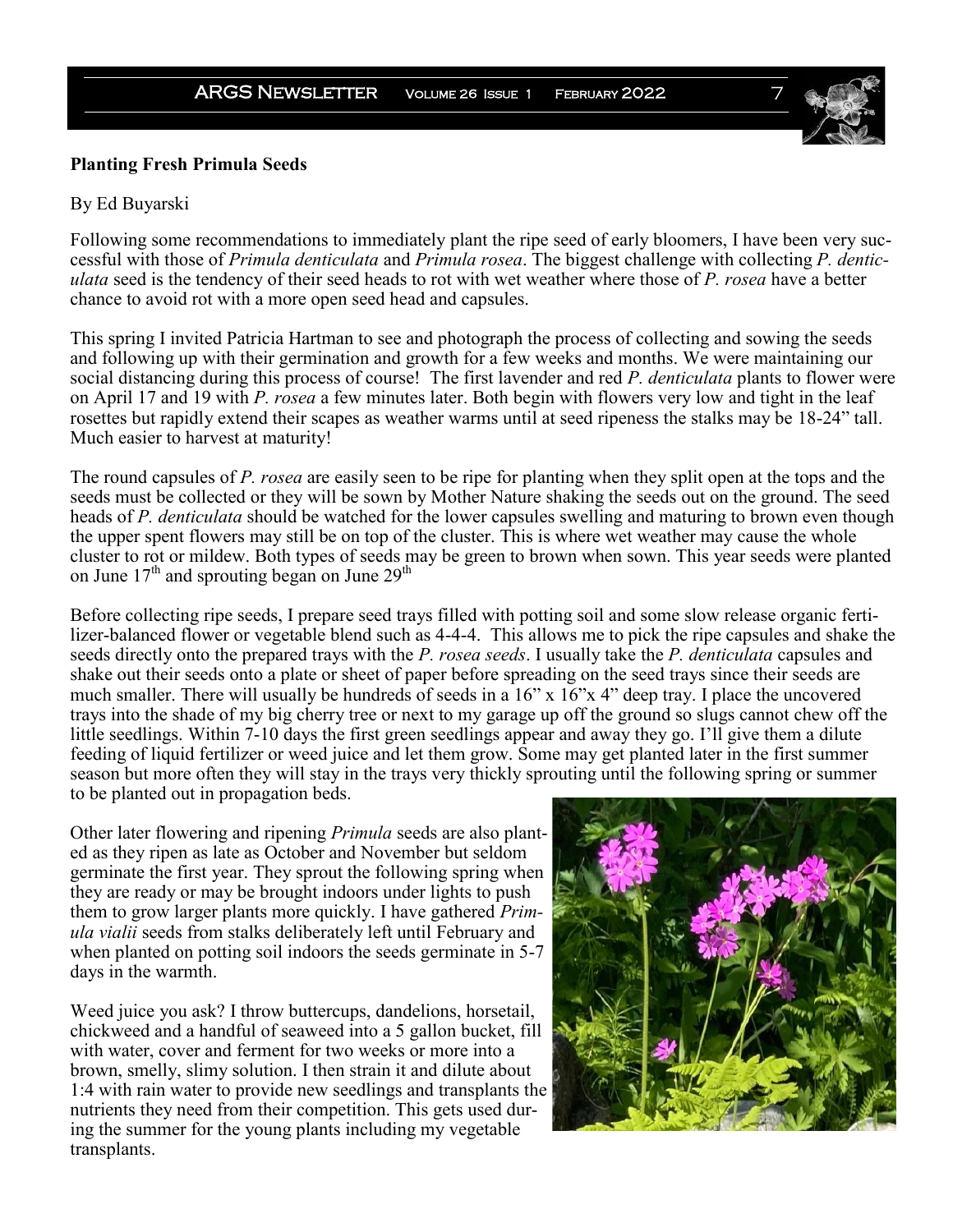

*Alaska Rock Garden Society Board Meeting January 27, 2022 10:00 A.M. ZOOM* MINUTES

### January 27, 2022 Alaska Rock Garden Society – Executive Board Meeting

| President:                   | Florene Carney            | Present |
|------------------------------|---------------------------|---------|
| Vice President:              | Dorte Mobley              | Present |
| Secretary:                   | Jamie Smith               | Present |
| Treasurer:                   | Madge Oswald              | Absent  |
| Program Chair:               | Dorte Mobley              | Present |
| Newsletter & Crevice Editor: | Charles Utermohle Present |         |
|                              | Bonnie Friedman           | Present |
| Website Coordinators:        | Gina Docherty             | Present |
| Membership Chair:            | Gina Docherty             | Present |
| Seed Exchange Chair:         | Debbie Hinchey            | Present |
| Palmer Visitor Ctr Chair:    | Jaime Rodriguez           | Absent  |
| ABG Rock Garden Chair:       | Kathy Swick               | Present |
| Aline Strutz Award Chair     | Jerry McEwen              | Absent  |

**WELCOME!** Florene Carney opened the meeting at 10:10am. Florene thanked everyone for attending,then reported Jaime Rodriguez and Madge Oswald were traveling and may not be able to attend depending on internet service availability.

#### **SECRETARY'S REPORT**: Jamie Smith

- Coming Events: Dorte Mobley is working to finalize our 2022 Programs List and will have it completed soon. Be sure to watch your email and our website for additional information.
- Election of Officers: Just a reminder Election of Officers will be held in Fall 2022. New Officers will be installed January 2023. <u>NOTE</u>: Charles Utermohle has decided to step down from his position of Editor of our Newsletter and The Crevice. Charles will be mentoring Bonnie Friedman to take over these positions. THANK YOU, BONNIE, for agreeing to take on the position of Editor!
- Discussion will continue regarding how to amend the Rock Garden at ABG. Various ideas were put forth, but further discussion was needed.

Secretary's Report was ACCEPTED AS READ.

**TREASURER'S REPORT:** Florene Carney gave the Report in Madge Oswald's absence.

No change from previous report.

It was suggested that Treasurer's Report information should be added to Secretary's Report before emailing Secretary's Report to Executive Board Members.

Treasurer's Report including suggestion was ACCEPTED AS READ.

#### **BUDGET – 2022-2023:**

Rock Garden at the Alaska Botanical Garden – Kathy Swick, Chair. Initial estimate was only \$50- \$60.00, as Kathy Swick said she had extra supplies she wouldn't be using for her own garden, including additional plants. After some discussion, it was agreed to budget \$200.00 for the Rock Garden at ABG.

Kathy also brought up the subject of trimming or removing some of the trees at ABG that were shading the Rock Garden. Will Criner, ABG Gardens and Facilities Manager, is the contact person for this, as he already has someone who does that type of work for ABG.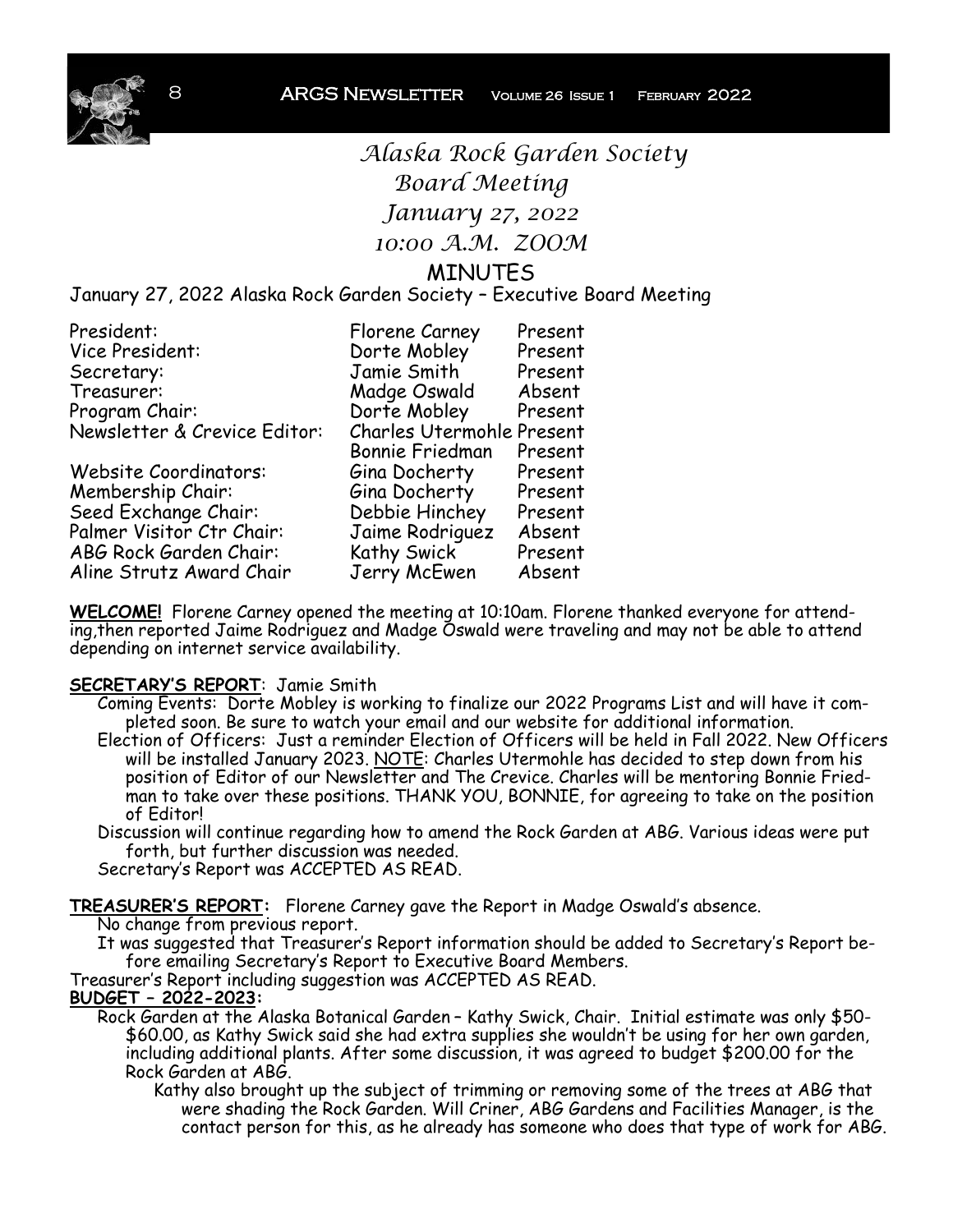

Charles Utermohle suggested this be a SEPARATE LINE ITEM in our Budget. Dollar amount can be decided after Kathy checks with Will Criner. ALL AGREED.

- Rock Gardens at Palmer Visitor Center Jaime Rodriguez, Chair. In Jaime's absence, Florene Carney recommended \$200.00 be budgeted for additional topdressing for garden and pathways. ALL AGREED.
- ARGS Website Gina Docherty, Chair. Gina will check with Madge Oswald, Treasurer, regarding cost of adding things to website, etc., as Madge receives the bills. An estimate of \$500.00 was suggested for the budget until Gina can talk to Madge about the 2021 actual expenditure figure. ALL AGREED.
- Programs (Speakers, Hikes, Demonstrations, etc.) Dorte Mobley, Chair. Kathy Swick suggested additional funds should be included for out-of-country speakers. Debbie Hinchey suggested we contact NARGS about using their past speaker packages of taped presentations. Florene Carney will check with NARGS on availability and costs. For Budget purposes, the figure of \$1000.00 was AGREED upon.
	- Charles Utermohle suggested that monies set aside for a speaker who decides they do not need to be paid be donated to the ENDOWMENT FUND in the name of that speaker to show appreciation of that particular Speaker's time. Dorte Mobley suggested we allocate leftover Speaker funds be donated to the ENDOWMENT FUND in one lump sum.
	- Jamie Smith: It should be done right after the Speaker has done their presentation, as it's a 'THANK YOU' in appreciation of the specific speaker's time and sharing of their knowledge.
	- Debbie Hinchey didn't like the idea at all.
	- Discussion continued until the subject of donating unaccepted speaker fees to the Endowment Fund in appreciation of the specific speaker was TABLED UNTIL THE NEXT EXEC BOARD MEETING.

ENTIRE Budget Discussion was TABLED UNTIL THE NEXT EXEC BOARD MEETING.

**PAYPAL:** Gina Docherty reported most members pay dues by PayPal. PayPal adds a fee of \$1.00 or \$1.50 for processing credit card payments. She suggested we increase Membership Dues to cover this added cost, and we could inform members/potential members by adding a note to the Membership Form. After a short discussion, Dorte Mobley moved that we keep dues at their current costs, and ARGS will absorb any fee processing charges made by PayPal. Charles Utermohle seconded the motion. UNANIMOUSLY AGREED.

**MEMBERSHIP:** Gina Docherty, Chair, reported we currently have 66 members, 30 of which still need to renew/pay their dues. Eleven members have Lifetime Memberships, and there are two Complimentary Memberships. Gina will update the Membership List and send it to all Exec Board Members.

**CALENDAR for 2022**: Dorte Mobley will confirm dates and topics with Speakers, then finalize the Calendar.

**AWARDS:** Florene Carney will check with Jerry McEwen regarding the Award.

**NEWSLETTER:** Charles Utermohle will work with Bonnie Friedman to get the next Newsletter out before the next Membership Meeting on Saturday, February 19, 2022.

**NEW BUSINESS:** Debbie Hinchey asked about leftover NARGS Seeds. Florene recommended this be held for March meeting.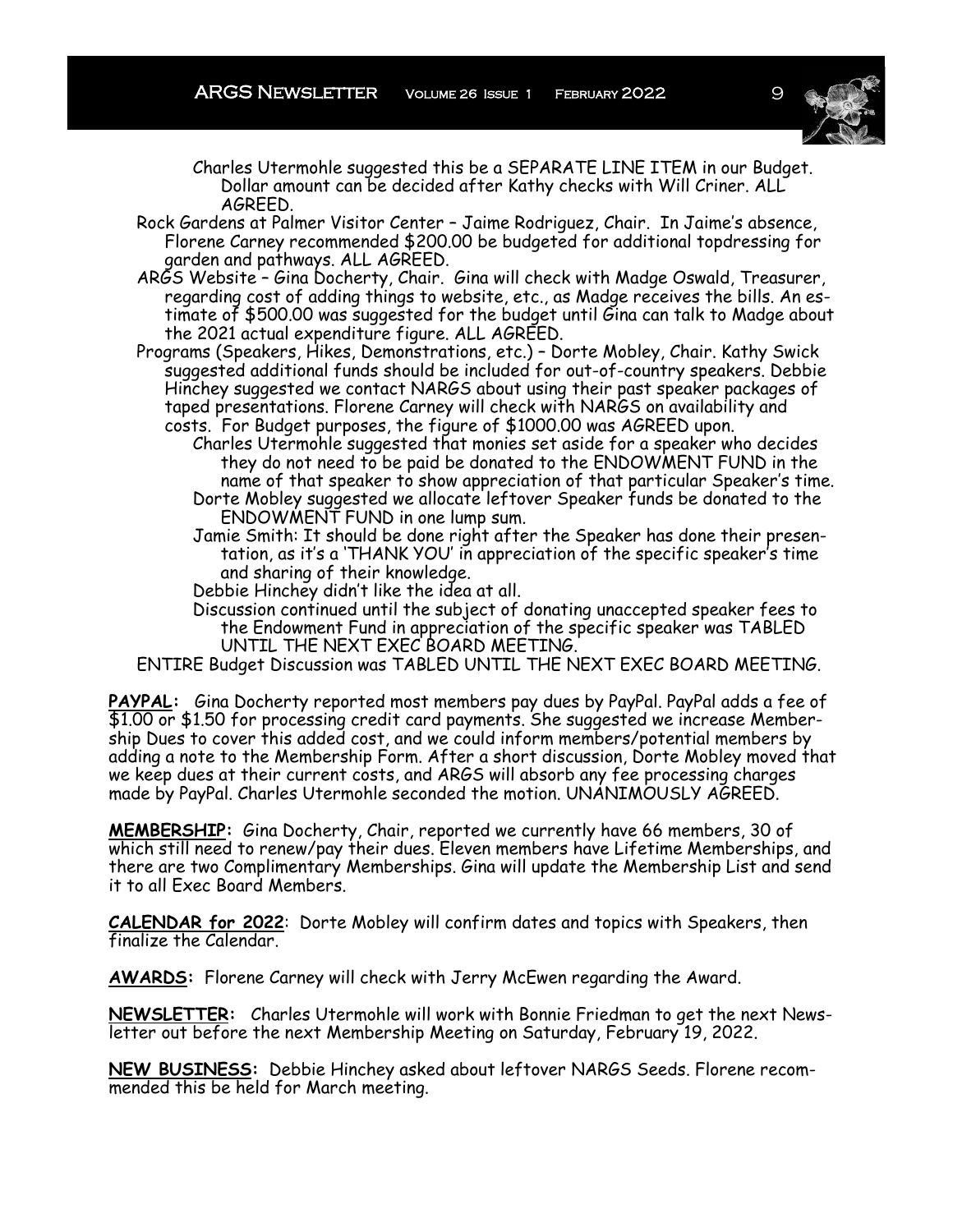# **National Rock Garden Society ANNUAL GENERAL MEETING**

# **Alpine Visions: Exploration and Inspiration**  June 14-16, 2022 **The Adirondack Chapter, Ithaca, NY**

Adirondack Chapter, along with its co-host Cornell Botanic Gardens, is planning a rich three-day experience filled with the opportunities to visit gardens and natural areas, to hear knowledgeable speakers, to reconnect with friends, and to buy plants from choice nurseries. We hope you'll be more than pleased with our program line-up designed to stimulate you to cultivate your own alpine vision through exploration and inspiration.

For more information about the program and gardens, [click here](https://nargs.us19.list-manage.com/track/click?u=e4d4e7fcd9986a04ba0acf85a&id=3fc788cab2&e=ff23a05e3b) for a pdf download. For FAQ about the meeting [click here](https://nargs.us19.list-manage.com/track/click?u=e4d4e7fcd9986a04ba0acf85a&id=2415bb1187&e=ff23a05e3b) for a pdf download.